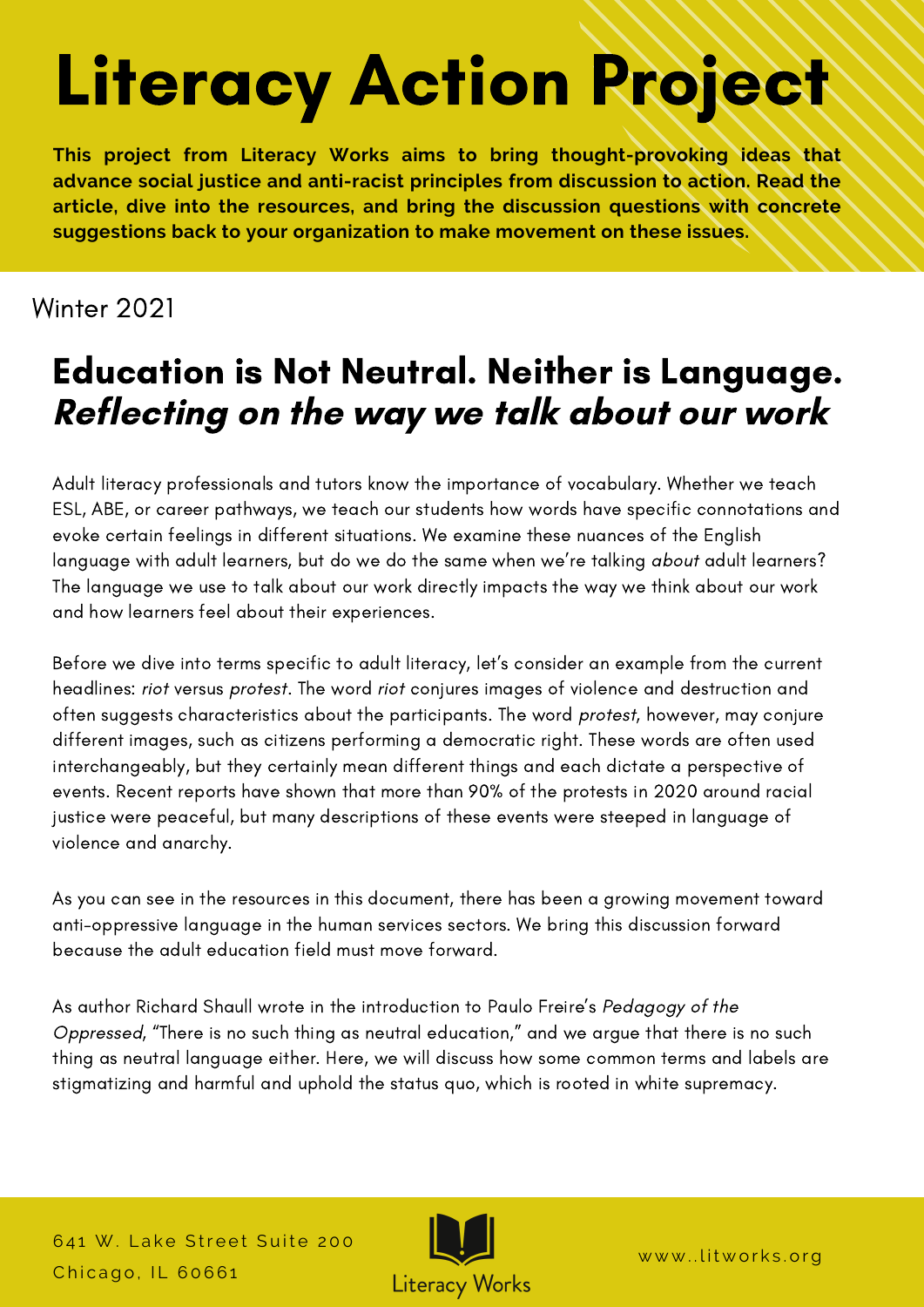### Literacy

Let's reflect on what illiteracy literally means without literacy. Even a cursory analysis reveals that this term is not often used accurately. It suggests that literacy is a quality that you either possess or don't. The reality is that very few students enter programs with absolutely no familiarity with literacy, especially when we consider the broad spectrum of the concept.

While the term illiterate is generally used without malice, labelling someone as illiterate creates a sense of helplessness, inability, and deficit. It also erases the range of strategies, skills, and strengths that adult learners utilize to navigate the world.

Adults who have returned to school, students in our adult education program, English language learners - these are just a few ways we can focus on where our students are going or what they have overcome rather than focusing on what they lack. What they lack.

### Skills

Low-skilled is another term that gets used regularly but is truly a misnomer. Terms like this devalue certain jobs and elevate others. A certified nursing assistant who takes care of older adults with dementia on the night shift must have a huge reservoir of skills. A person that stocks goods at a grocery store must now utilize health and safety skills amidst their regular job duties. Both of these jobs are sometimes labeled as 'low skilled work' but are essential and society couldn't function without them.

Using terms like low-skilled demonstrates complicity with a hierarchical work system that places those with college educations at the top and adult learners at the bottom. Since all skills are valuable in the right context, low-skilled is not a useful term. What we really mean is that these jobs are low-paying. Realizing this reframes the situation as a livable wage issue rather than a denigration of workers for doing essential jobs while not being compensated fairly.

Jobs that are prized tend to be white collar jobs and require degrees but when we change the environment, these skills are not always the most critical, as we have seen during the ongoing pandemic crisis. Skill value is often associated with job desirability and using terms like low-skilled adds a layer of judgement on how we perceive a person based on their work.

Let's now consider the term drop-out. This term does little to encapsulate the complexity of the situations that occur for a student to leave school. When we label people as drop-outs, we insinuate that a person simply chose to stop coming to school.

It's much less complicated to suggest someone determined their own fate than acknowledge real systemic issues often at play, ranging from a lack of equitable resources in schools to segregation in communities to racist drug and policing policies that have especially harmed people of color across the country.

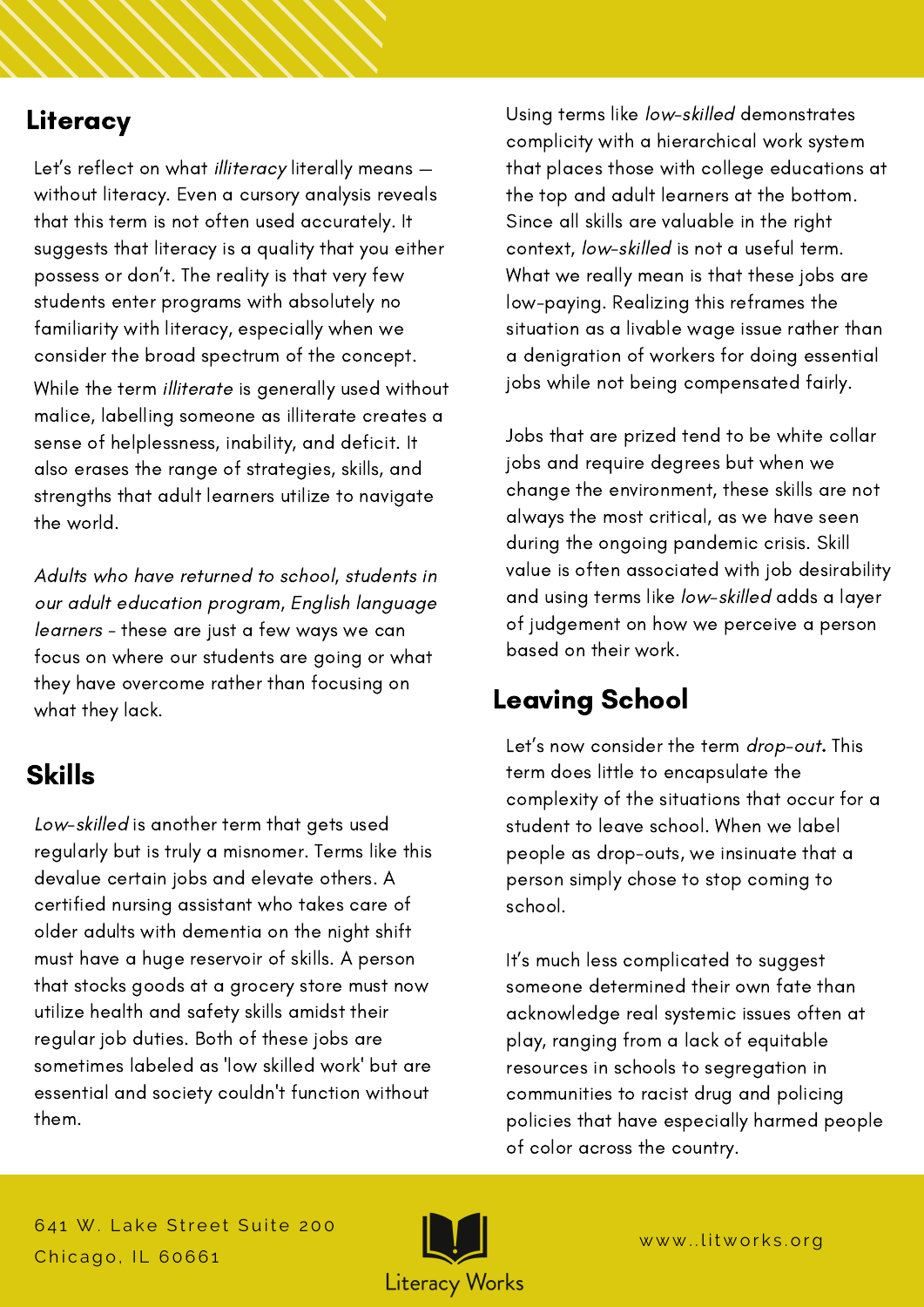Describing individuals as drop-outs is inaccurate, harmful, and demoralizing. Some advocates use the term push-out in acknowledgement of the systemic issues that lead someone to leave school prematurely. Describing individuals as drop-outs is inaccurate, harmful, and demoralizing.

### Mass Incarceration

When our work involves supporting people who have experience in the prison system, we must not reduce their humanity to that experience. We may use a term like former inmate or exoffender and think that we've qualified our description adequately. Again, this language is passive and assumes that we, as a society, have done nothing to contribute to the incarceration of this person.

Even a quick study of the prison industrial complex shows its roots are in slavery and in racist legislation that have contributed to the current state of incarceration.

We may advocate for causes like <u>"Ban the [Box,"](https://bantheboxcampaign.org/)</u> which encourages employers to not ask about prior convictions, but if we continue to define our learners as convicts or parolees, we fail to see the learner as a whole, dynamic person.

## In Summary

We gave some suggestions here for incorporating more affirming language into your communications, but the moral of the story is that you need to talk with your community and listen! No group is a monolith and language changes ask people how they want to be identified!

These coded words we describe hide the realities of racism and patriarchy in our American history and uphold oppressive systems while shaping how we and others view this work. When we use terms like the ones described above, we position ourselves as complicit maintainers of the status quo. Our work will continue to be seen as a form of "do goodery" rather than the work of active change agents in partnership with our students. We can honor the efforts of our students without relying on outdated language or maintaining tropes that students must show their "worthiness" to receive needed support.

Changing our language won't change all the problems we have. It certainly can't replace action. But the words we use can be a first step to seeing how different things can be and how we can be part of the momentum that can move us toward a more equitable society. And until we reach that, we can hold each other accountable.

As activist Angela Davis is often quoted: "In a racist society it is not enough to be nonracist, we must be anti-racist." So it is with us - it is not enough to do good; we also must make change. Learn more about why language matters. Model humanizing language to others. Consider the implications of policies and the language embedded in them. Call out when you observe something that isn't right. Let's ground our work in humanity, respect, and the goal of a truly equitable future.

641 W. Lake Street Suite 200 Chicago, IL 60661

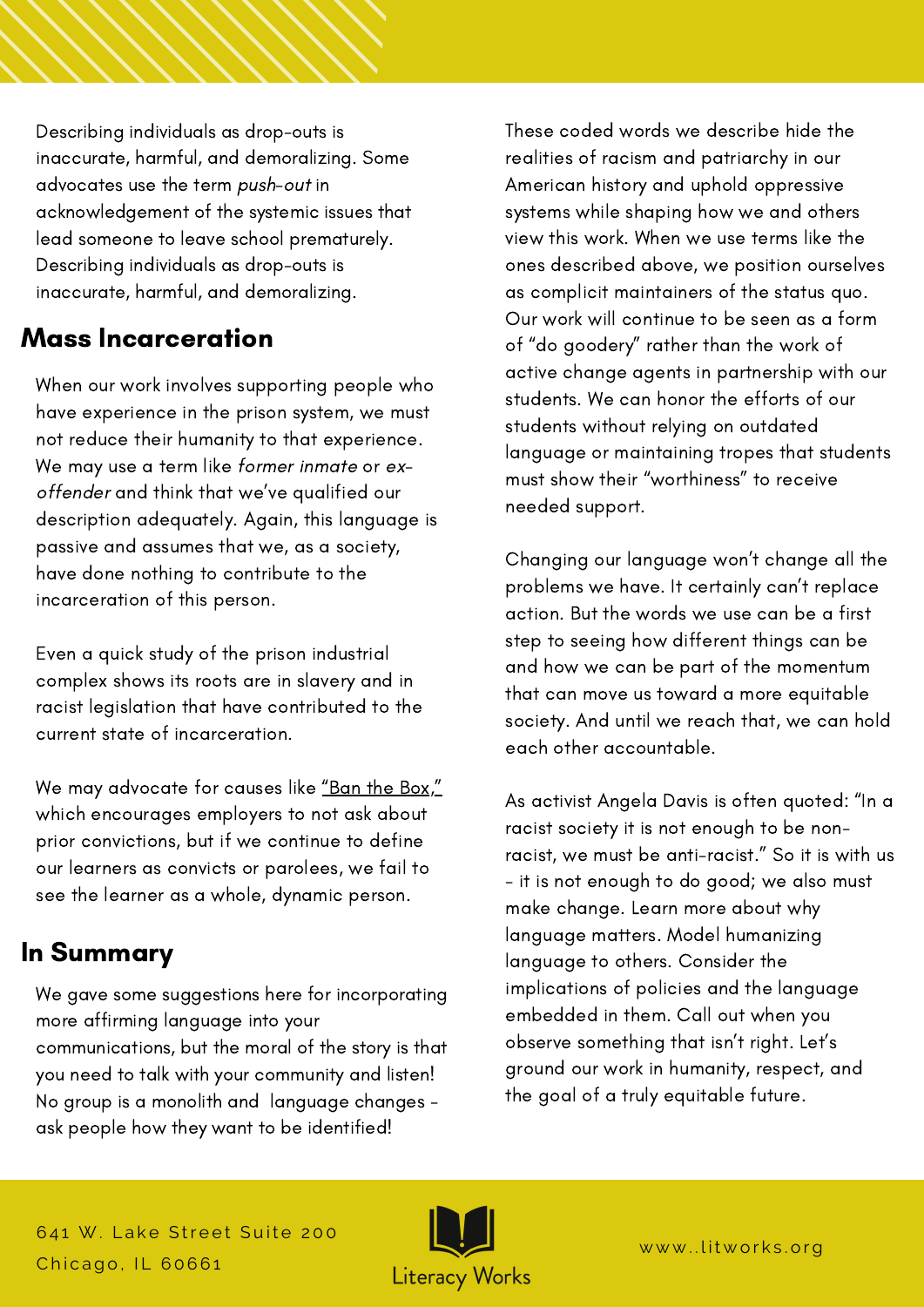## RESOURCES



#### Clear [Language](https://www.litworks.org/clearlanguagelab) Lab at Literacy Works

Resources on clear, effective, transparent, and affirming communications that are audiencecentered

#### [Framework](https://www.frameworksinstitute.org/) Institute

Variety of resources on crafting narratives to move movements forward

#### Sum of Us: [Progressive](https://s3.amazonaws.com/s3.sumofus.org/images/SUMOFUS_PROGRESSIVE-STYLEGUIDE.pdf) Style Guide

Language guide that offers a variety of powerful examples of ways to talk about groups that are affirming and forward

#### [U](https://s3-us-west-2.amazonaws.com/uw-s3-cdn/wp-content/uploads/sites/98/2020/04/20111848/UMAC-Equitable-Language-Guide-v.1.pdf)sing Equitable [Language](https://s3-us-west-2.amazonaws.com/uw-s3-cdn/wp-content/uploads/sites/98/2020/04/20111848/UMAC-Equitable-Language-Guide-v.1.pdf)

Another source for using equitable language in your communications with lots of additional resources

### Article on words and their influence on our thought by the [Brookings](https://www.brookings.edu/blog/the-avenue/2020/07/13/recognizing-that-words-have-the-power-to-harm-we-commit-to-using-more-just-language-to-describe-places/) Institute

Analysis of the power of using just language to describe places

Shelterforce: The Opposite of [Deficit-Based](https://shelterforce.org/2019/11/12/the-opposite-of-deficit-based-language-isnt-asset-based-language-its-truth-telling/#:~:text=Community%20Development%20Field-,The%20Opposite%20of%20Deficit%2DBased%20Language%20Isn) Language Isn't Asset-Based Language. It's Truth-**Telling** Essay on truthfulness in addressing systemic change

## DISCUSSION QUESTIONS

- How do the words we use affect how we think? How are others affected by the words we choose?
- Consider the words 'riot' and 'demonstration'. They are often used interchangeably, but are they the same? What assumptions are you making when you use one of these terms? Can you think of other pairs of words that have similar meanings but vary wildly in the contexts in which they are used?
- Have you used one of the words described in the article? (no judgement!) Where/from whom did you learn to use it? Do you still use it today? Why or why not?
- What are other examples of language influencing your understanding of a person/place/thing/idea? How does changing that word change how you think about it?
- How can we model language for stakeholders in our network?
- Have you ever had conversations with your students about how they identify? What did you learn?
- How is your work trauma-informed? How do you create safety and build relationships through your communications?